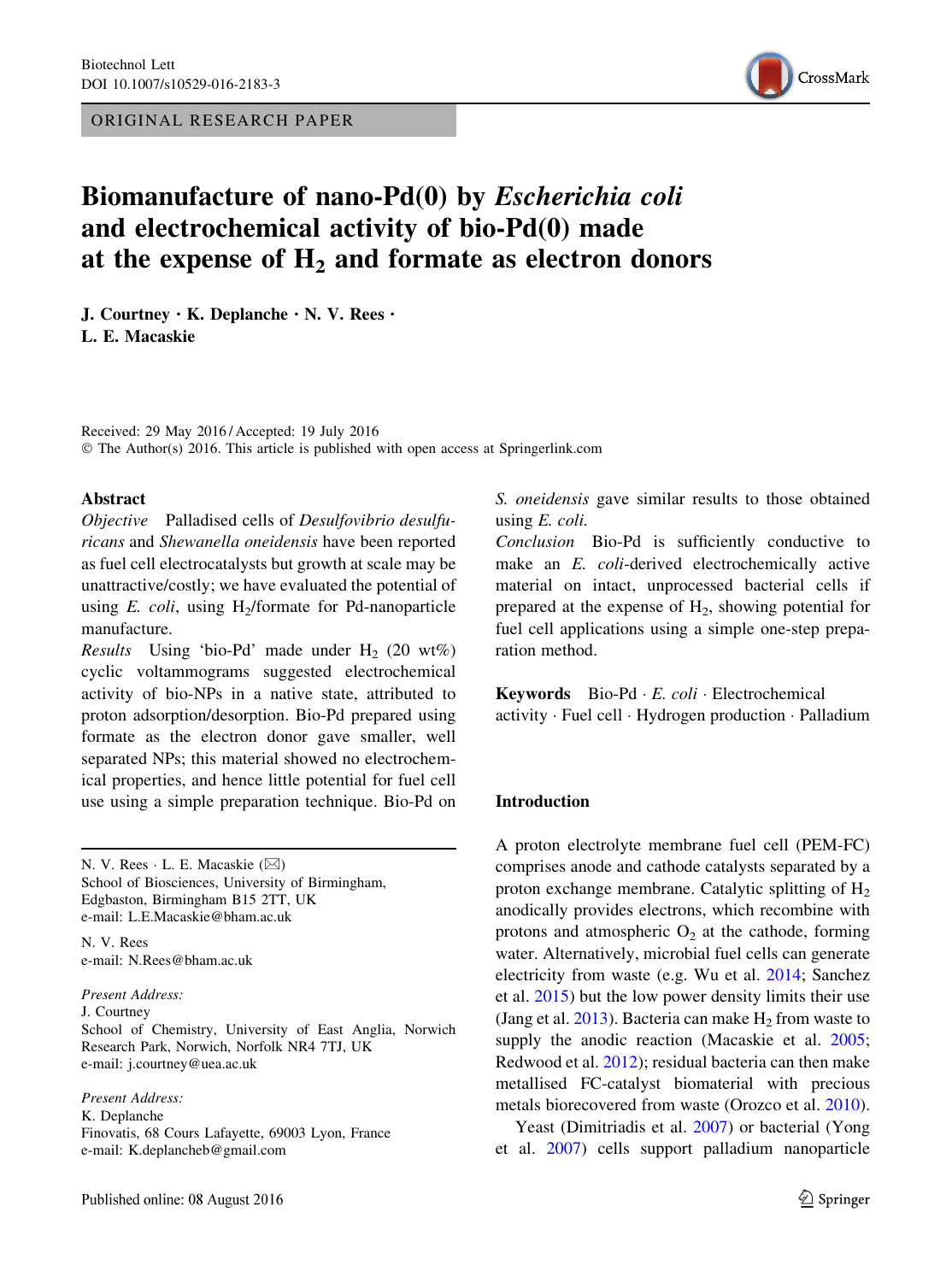(Pd-NP) PEM-FC electrodes; the biomaterial required sintering (carbonisation) to improve conductivity (Yong et al. [2007\)](#page-7-0). The highest power output, comparable to commercial FC catalyst, used sintered, platinised cells of Desulfovibrio desulfuricans, (Yong et al. [2007\)](#page-7-0) but palladised sintered cells of D. desulfuricans and also E. coli (bio- $Pd_{D.$  desulfuricans and bio- $Pd_{E.~coll}$ ) were also active (Yong et al. [2010](#page-7-0)).

Later work showed electrochemical activity of palladised native cells of D. desulfuricans, increased by adding formate (electron donor) to live, but not heat-killed cells while lactate supported activity using bio-Pd on live cells only; cytochromes and periplasmic hydrogenases were implicated (Wu et al. [2011](#page-7-0)). Similarly, Ogi et al. ([2010\)](#page-7-0) used Pd-NPs on cells of Shewanella oneidensis in a PEM-FC to give a power output of 90 % of that of a commercial catalyst at a Pd loading of 20 % of the biomass dry weight. Studies have focused on the anodic reaction whereas the ratelimiting cathodic  $O_2$  reduction reaction (ORR) is relatively unexplored. Non-metallised, active cells were used cathodically, with limited success (Jang et al. [2013\)](#page-7-0). Williams [\(2016](#page-7-0)) achieved the ORR by using bio-Pt $_{E.~coll}$ , comparably to a commercial FC catalyst, following chemical stripping of biochemical components to unmask an electrochemically-responsive Pt surface (Attard et al. [2012\)](#page-6-0).

Substitution of Pd into the electrodes would offer major cost benefits. A PEM-FC with a 'bio-Pd' anode (Yong et al. [2007,](#page-7-0) [2010\)](#page-7-0) gave consistent power output over several weeks although Pd is generally held to have a short catalyst life; durability targets are 5000 h of operation for automotive application and 40,000 h for stationary FCs over 10 years (Rice et al. [2015](#page-7-0)).

D. desulfuricans is not readily scalable; it is difficult to grow to high cell densities, while the removal of  $H_2S$  (a powerful catalyst poison) is required; this restriction could also apply to S. oneidensis which produces  $H_2S$  from various sulfur compounds (Wu et al. [2015\)](#page-7-0). Practically, one could use an organism grown aerobically to high cell densities (e.g. waste bacteria from other applications). Hydrogenases, [which make bio-Pd (Deplanche et al. [2010\)](#page-6-0)], are then upregulated during anaerobic resuspension for catalyst manufacture (Zhu et al. [2016](#page-7-0)).

Yong et al. ([2007,](#page-7-0) [2010](#page-7-0)) and Ogi et al. ([2011\)](#page-7-0) agreed that maximum FC-activity requires a high loading of Pd(0) (20 wt%). Native palladised cells of D. desulfuricans were active in electron transport (Wu

et al. [2011](#page-7-0)) but the Pd(0)-loading was not stated; it may be possible to use native bio- $Pd_{E,~coll}$  electrocatalytically, given suitable conductivity. This study compared bio-Pd<sub>E. coli</sub> in two ways using voltammetry to assess electrochemical activity. Successful proof would open the harnessing of '2nd life' E. coli biomass into new catalysts, using these bacteria to make FC catalysts from metallic wastes (above) as well as potentially harnessing the tools of synthetic biology towards 'designer' catalysts, since E. coli is the ubiquitous 'workhorse' organism for molecular engineering.

## Materials and methods

#### Cell culture

E.coli MC4100 was as described previously (Deplanche et al. [2010\)](#page-6-0). Cultures were grown anaerobically in sealed bottles in lysogeny broth (LB) (10 g tryptone/l, 5 g yeast extract/l, 10 g NaCl/l). Cultures were harvested by centrifugation in the mid-logarithmic phase of growth  $OD_{600}$  of 0.5–0.7), washed three times in 100 ml 20 mM MOPS/NaOH buffer (degassed, pH 7.2) and resuspended in a small volume of the same buffer  $(4 \degree C)$  until use, usually the next day. Cell concentration (mg/ml) was determined by reference to a pre-determined  $OD_{600}$  to dry weight conversion. Some tests used Shewanella oneidensis strain MR1 grown and prepared in the same way.

## Palladium mineralisation

To make bio-Pd, 25 ml concentrated resting cell suspension was transferred under  $O_2$ -free  $N_2$  into 200 ml serum bottles and 40 ml degassed 10 mM Pd(II) [sodium tetrachloropalladate  $(Na_2PdCl<sub>4</sub>$  in 0.01 M nitric acid, aq.)], or palladium chloride  $(PdCl<sub>2</sub>$  in 0.01 M HNO<sub>3</sub>) was added to give a final loading of 20 % (w/w) Pd on biomass. Pd/cells were left to stand (30 min, 30  $^{\circ}$ C) with occasional shaking to promote biosorption of Pd(II) complexes before either  $H_2$  was sparged through the suspension (200 ml/min, 20 min) or 5 ml 50 mM sodium formate (degassed) was added to reduce cell surface-bound Pd(II) to Pd(0). To confirm the metal content of the metal/cell catalysts, the residual free Pd(II) ion content in solution was monitored at all stages of the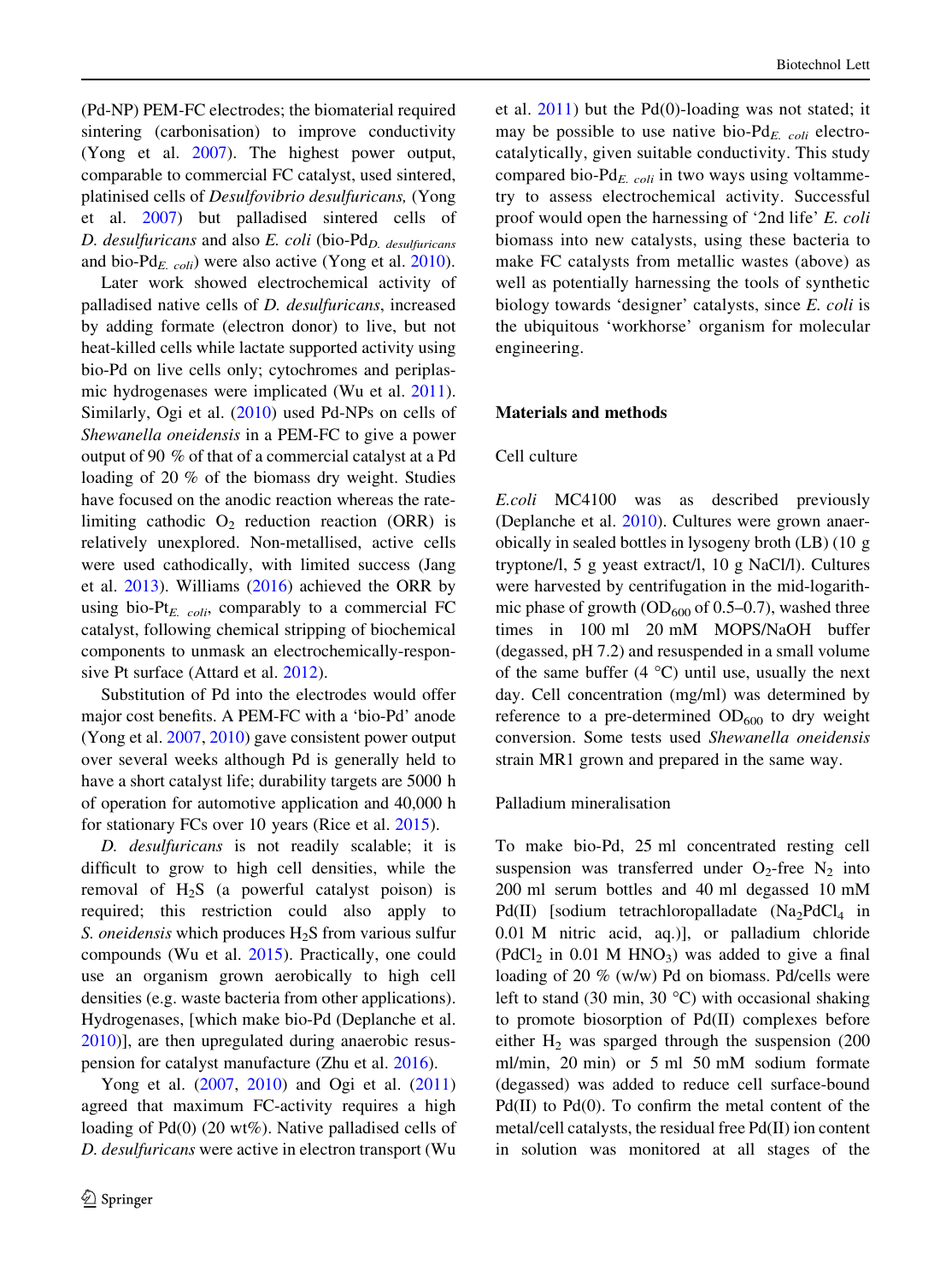preparation spectrophotometrically using the tin chloride method (Deplanche et al. [2010\)](#page-6-0).

## Electron microscopy

For scanning transmission electron microscopy (STEM), the Pd cell samples were immersed in 2.5 % glutaraldehyde (1 day). Secondary fixation used 1 %  $OsO<sub>4</sub>$  (1 h; omitted where analysis was to be done using energy dispersive X-ray microanalysis (EDS)). Samples were dehydrated using 50, 70, 90 and 100 % ethanol ( $2 \times 15$  min for each). Two further dehydration steps (15 min) were made in propylene oxide and samples were embedded in a 1:1 mixture of propylene oxide/resin (45 min; gentle shaking) then pure resin (1 h, then in vacuuo; 30 min) and cured (60 °C;  $>16$  h; atmospheric pressure). For STEM, samples were cut into thin sections (diamond knife; 50–150 nm) and collected on electron microscope girds (Formvar film/carbon coated). Standard stains of uranyl acetate and lead citrate were added and the samples were examined using a Jeol JSM-7000f FE-SEM with an Oxford Inca EDS detector.

Electrochemical analysis of bio-Pd(0) prepared under  $H_2$  or with formate

Working electrodes were made using the drop-cast technique. A 3 mm (EDI101, Radiometer Analytical, Salford, UK) and 5 mm diameter (afe2m050gc, Pine Research Instrumentation, Durham) glassy carbon rotating disc electrode (RDE) tip was taken and 20  $\mu$ l (5 mm) or 10  $\mu$ l (3 mm) of bio-Pd suspension was deposited onto a polished tip. The tip was covered with a beaker and left to dry (12 h). A three electrode half-cell set-up was used with a surrounding water jacket (25  $^{\circ}$ C). The reference electrode (RE) was a normal  $H_2$  electrode (NHE), the counter electrode (CE) was platinum gauze and the working electrode (WE) was as above. The WE was connected to an Autolab (PGStat302N, Metrohm-Autolab, Utrecht, The Netherlands) potentiostat/galvanostat through either a EDI101 RDE (Radiometer Analytical, 3 mm) or a Pine modulated speed rotator (AFMSRCE, Pine Research Instrumentation, 5 mm). The electrolyte was 0.1 M perchloric acid (Sigma-Aldrich, *TraceSELECT Ultra)*, with a  $N_2$  purge (20 min). Prior to electrochemical analysis the electrode was 'cleaned' by cycling the applied potential between 0 and  $1.1$  V (vs. NHE) (50 cycles at 0.1 V/s). The WE was then placed in the half-cell described above and cyclic voltammetry (CV) data was recorded by applying potential scans between 0 and 1.1 V (vs. HE) at various scan rates (0.1, 0.5, 0.05, 0.025 V/s).

# Results and discussion

# Uptake of Pd(II) from solution

Initial tests compared the rate of reduction of Pd(II) from  $Na<sub>2</sub>PdCl<sub>4</sub>$  solutions using  $H<sub>2</sub>$  or formate as electron donors following the initial biosorption of Pd(II). Under  $H<sub>2</sub>$  complete removal of Pd(II) was invariably observed within  $5-10$  min whereas the removal of Pd(II) via formate required  $\sim$ 1 h. By substituting PdCl<sub>2</sub> for  $Na<sub>2</sub>PdCl<sub>4</sub>$  the rate of Pd(II) reduction was doubled, possibly attributable to a greater predominance of  $Pd^{2+}$ ions at the lower concentration of chloride, i.e. with less tendency to form neutral  $(PdCl<sub>2</sub>)$  or anionic  $(PdCl<sub>3</sub>)$ species in solution. Since Pd(II) can behave in a similar way to Ni(II), it is possible that cellular uptake and trafficking mechanisms for Ni(II) may have facilitated uptake of Pd(II) into the cells although the route of Pd(II) uptake following initial biosorption, and the effect of Pd(II) ions, remain to be confirmed, along with any increased toxicity effects of the 10 mM Pd(II) as used in this study [previous work has generally used 2 mM Pd(II)].

Biodeposition of Pd(0) on bacterial cells

Material made from  $PdCl<sub>2</sub>$  under  $H<sub>2</sub>$  showed large Pd-NPs (Fig. [1a](#page-4-0); confirmed as Pd by EDS; not shown) not visible on Pd-unchallenged cells (inset). Some deposits showed co-localisation in the outer and inner membranes. A similar pattern of Pd-deposition was obtained using  $Na<sub>2</sub>PdCl<sub>4</sub>$  (Fig. [1b](#page-4-0)). The Pd-NPs made under  $H_2$  were generally smaller when made using  $Na<sub>2</sub>PdCl<sub>4</sub>$  (Fig. [1b](#page-4-0)) than with  $PdCl<sub>2</sub>$  (Fig. [1](#page-4-0)a). Those made using formate were very small (Fig. [1](#page-4-0)c) and were indistinguishable with respect to the palladium salt used (Fig. [2](#page-4-0)b, c) but were more numerous than those made under  $H_2$  (Figs. [1](#page-4-0), [2a](#page-4-0)). A closer examination of the deposited NPs (Fig. [2](#page-4-0)) reveals morphological differences. NPs made under  $H_2$  appear large but comprised, in some cases, agglomerations of small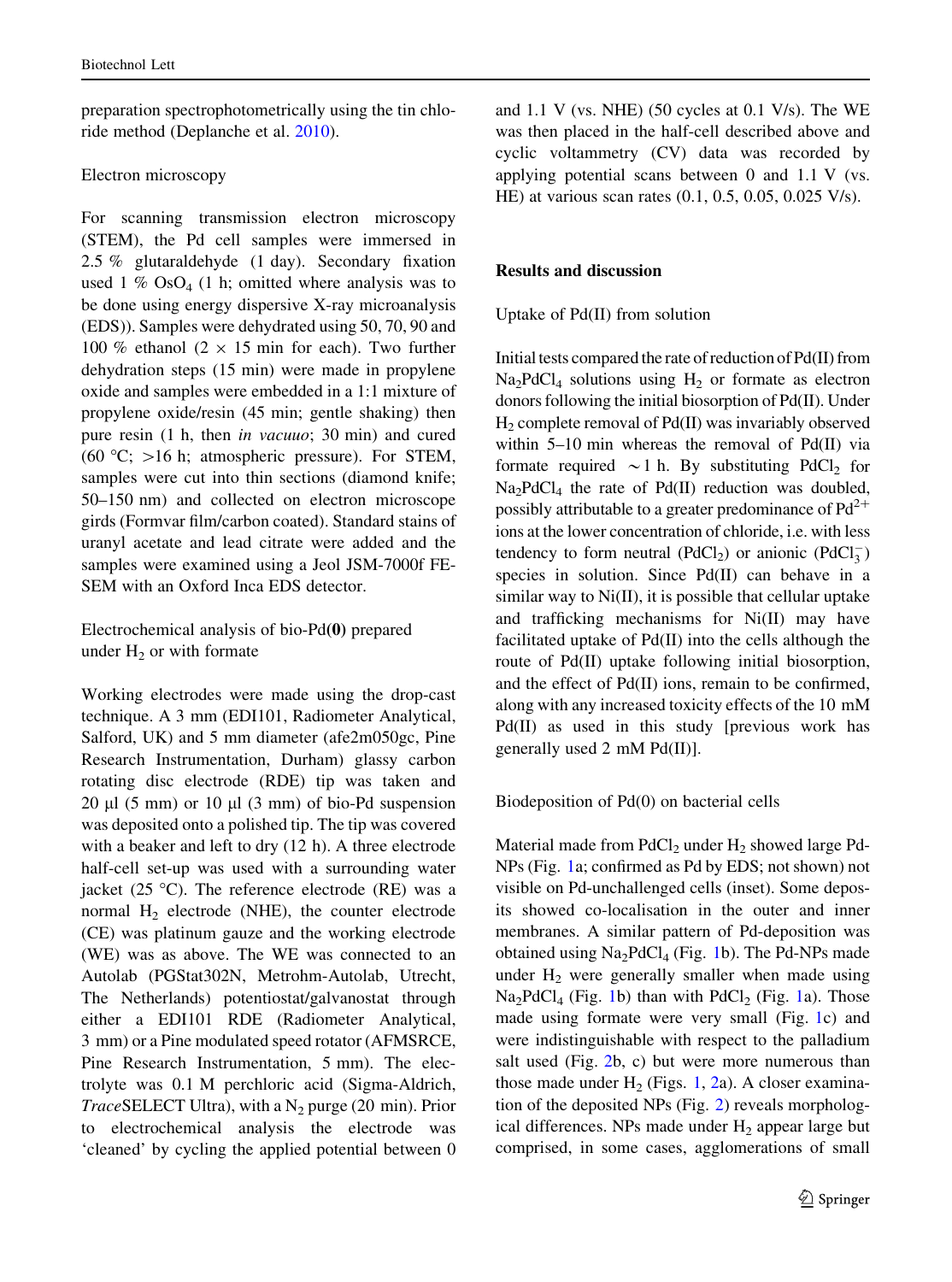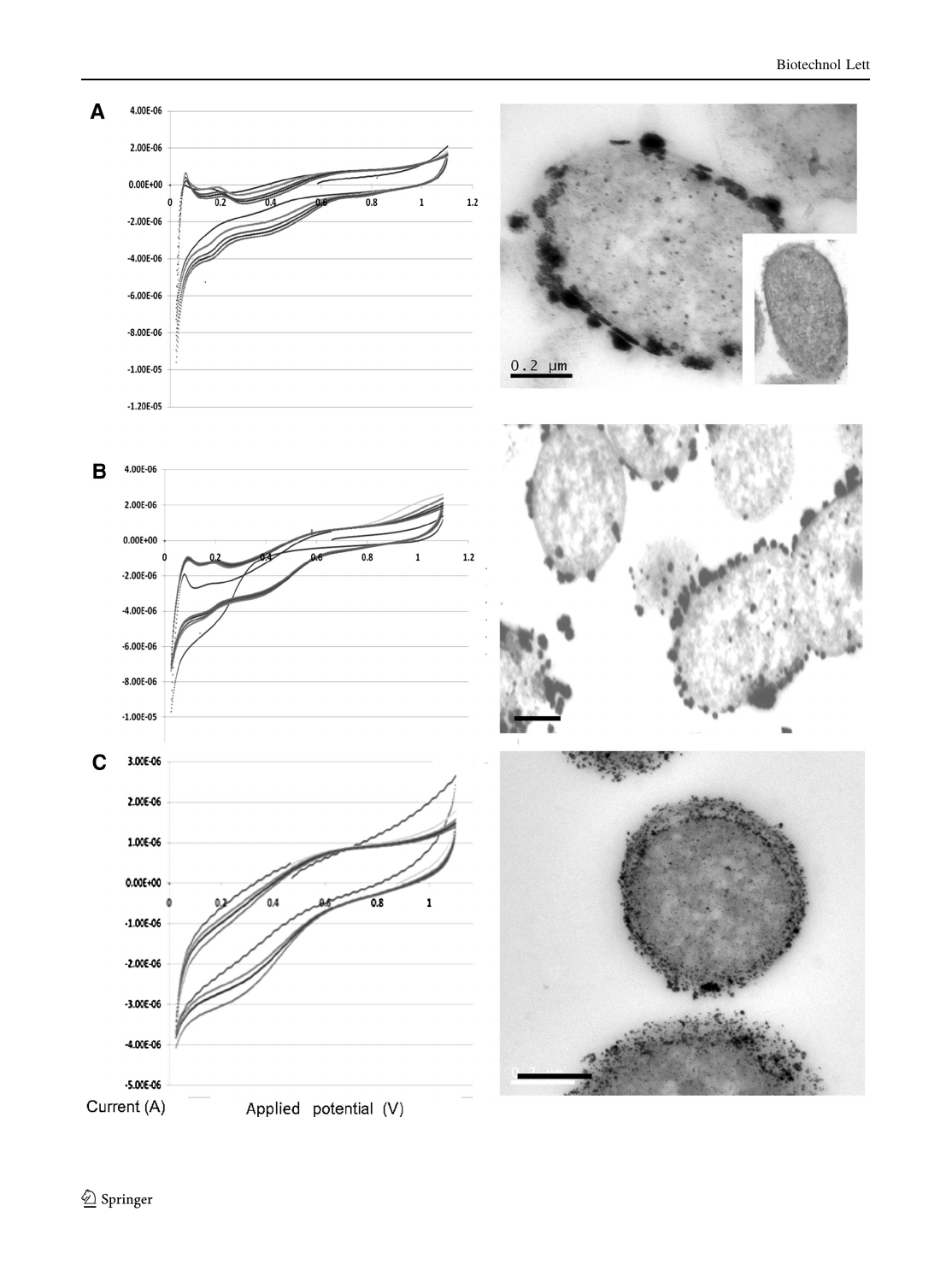<span id="page-4-0"></span>b Fig. 1 Formation of Pd-nanoparticles (20 wt%) on E. coli  $MC4100$  using  $H_2$  and formate as electron donors (*right panels*) and cyclic voltammograms of the palladised cell preparations (left panels; multiple lines denote repeated scans).  $\mathbf{a}$  H<sub>2</sub> as electron donor for synthesis of  $Pd(0)$  from  $PdCl<sub>2</sub>$  as the  $Pd(II)$ salt. *Inset* cells unchallenged with Pd(II).  $\mathbf{b}$  H<sub>2</sub> as electron donor for synthesis of Pd(0) from  $Na<sub>2</sub>PdCl<sub>4</sub>$  as the Pd(II) salt. c Formate as electron donor for synthesis of Pd(0) from  $Na<sub>2</sub>PdCl<sub>4</sub>$  as the Pd(II) salt. *Bars* 200 nm

NPs, visible as separate entities (Fig. 2a). In contrast NPs made via formate were small and well separated (Fig. 2b, c).

We suggest that the use of formate is rate-limiting due to the need to split it into  $H_2$  and  $CO_2$  in order to reduce Pd(II) at the expense of generated  $H_2$ . This can occur either autocatalytically by 'seeds' of Pd(0) that split formate catalytically, or enzymatically using formate  $H_2$  lyase (FHL). However, FHL is not a periplasmic enzyme, which is in contradiction to the localisation of most of the NPs seen by electron microscopy (Figs. 1c, 2b, c). FHL activity may be involved in intracellular Pd-NP deposition; some Pd-NP deposits are visible intracellularly as well as in association with the inner membrane (Fig. 1). If the Pd-NP synthesis reaction is limited by the rate of formate cleavage it is likely that some Pd(II) persists at the cell surface long enough for it to localise onto additional potential nucleation sites rather than rapid initial nucleation and consolidation onto fewer sites, nearer to the cell surface, when promoted by H in a fast reaction.

A detailed study of the roles of hydrogenases in the pattern of deposition of  $Pd(0)$  by E. coli was reported (Deplanche et al. [2010\)](#page-6-0). Unlike Desulfovibrio, which has periplasmic hydrogenases involved in Pd(0) deposition (Mikheenko et al. [2008\)](#page-7-0), those of E. coli are cytoplasmic membrane-bound, with the inwardfacing hydrogenase 3 component of the FHL complex making cytoplasmic-facing Pd(0). Such an arrangement is visible on the inner membrane of the cells in Fig. 1c, confirmed elsewhere using a mutant which expressed only hydrogenase 3 (Deplanche et al. [2010](#page-6-0)). In contrast the inner membrane-localisation of Pd(0) when made under  $H_2$  evidenced more discrete, denser depositions (Fig. 1a). Deplanche et al. ([2010\)](#page-6-0) showed that there is no single hydrogenase involvement in Pd $(0)$  manufacture by E. coli; several hydrogenases are involved, the size of the Pd-nanoparticles relating to the enzyme that produced them. A similar result was reported using D. fructosovorans (Mikheenko et al. [2008\)](#page-7-0). Other work, in contrast to this study and using S. oneidensis, suggested that, with formate, Pd-NPs were larger (and fewer) than by using  $H<sub>2</sub>$  (de Windt et al. [2005\)](#page-6-0) but de Windt et al. ([2006\)](#page-6-0) also showed size control of Pd-NPs according to the conditions. Søbjerg et al. [\(2011](#page-7-0)) reported that NPs can be size-controlled by adjusting the biomass/Pd ratio while Williams [\(2016](#page-7-0)) showed, with bio- $Pd_{D.$  desulfuricans, that, by using the same biomass (mg)/metal (total atoms) ratio, different NP sizes resulted according to whether a small volume of 10 mM Pd(II) was used (i.e. as in this study), or a fivefold more dilute solution (2 mM, as in other work). This suggests that metal toxicity (i.e. metal concentration) may play a role in determining the number of loci that go on to support NP growth if this is enzymatically-mediated. The involvement of other enzymes than hydrogenases is not precluded; hydrogenase-deficient mutants of E. coli made Pd(0)



Fig. 2 Detail of Pd-nanoparticles formed on the surface of E. coli at 20 wt% loading at the expense of a H<sub>2</sub> + PdCl<sub>2</sub>; **b** formate + PdCl<sub>2</sub> and **c** formate + Na<sub>2</sub>PdCl<sub>4</sub>. *Bar* 100 nm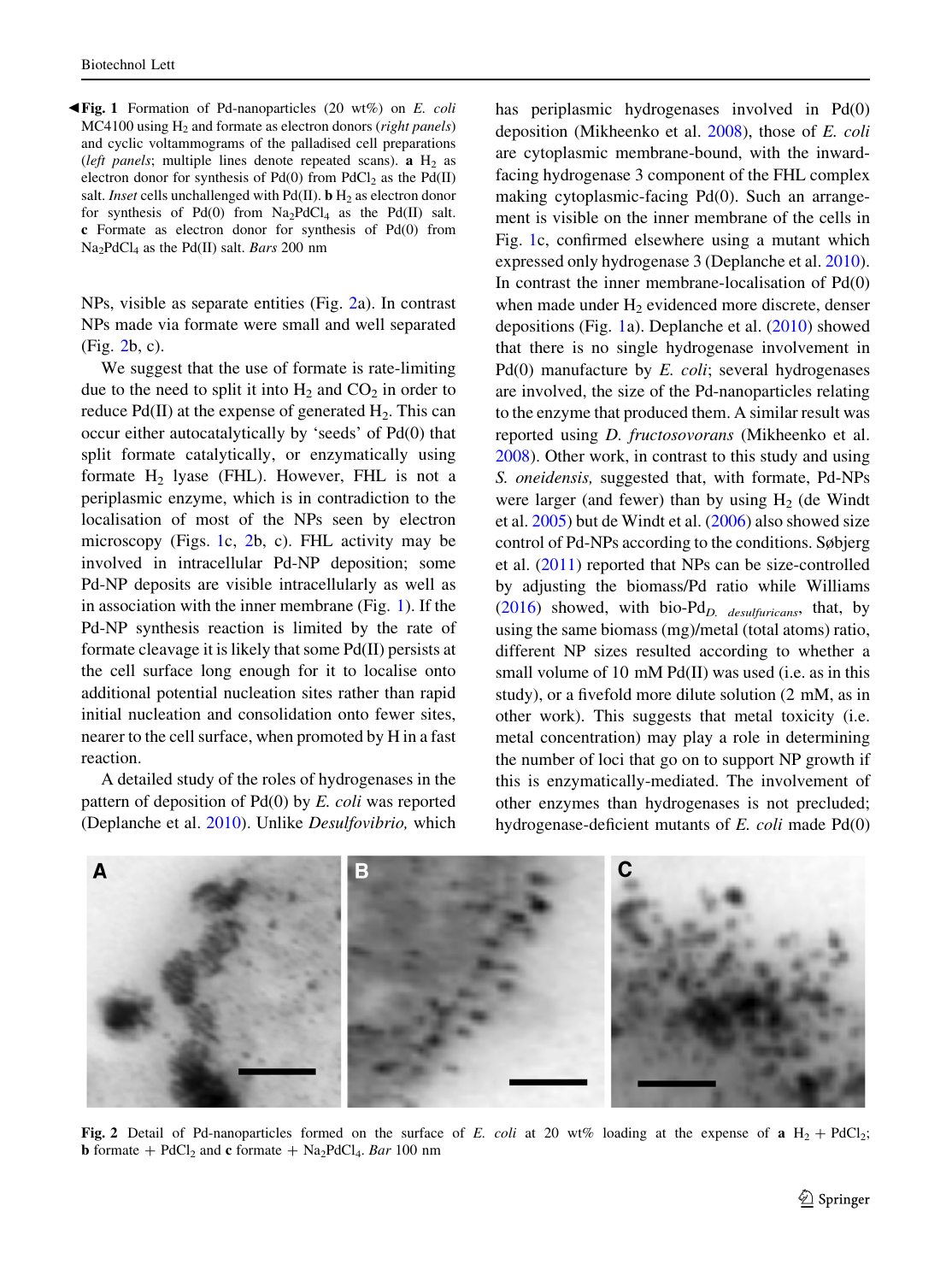but this was localised as fewer, larger NPs on the cell surface (Deplanche et al. [2010](#page-6-0)).

Electrochemical analysis of bio-Pd(0) made at the expense of  $H_2$  and formate

CV has been used to probe the crystal surface structure of bio-Pt. (Attard et al. [2012\)](#page-6-0). Using bio-Pd made under  $H_2$  CV gave evidence for electrochemical activity of the bio-NPs in a native (non-sintered) state (Fig. [1](#page-4-0)a, b), attributed to the adsorption/desorption of protons, and indicating an electrochemically active surface area and so a routine test for fuel cell catalysts. In contrast bio-Pd prepared using formate as the electron donor gave well separated NPs, with the material showing no electrochemically active surface (Fig. [1](#page-4-0)c) and hence little potential for fuel cell use.

The effect of a hydride layer on the surface of bio-Pd must be considered; such a 'masking' layer underlied the choice of bio-Pt for detailed electrochemical studies (Attard et al. [2012](#page-6-0)). This phenomenon introduces an uncertainty as to whether interactions are taking place at the surface of the Pd crystals in a true catalytic process or as a result of hydride formation or  $H_2$  absorbed within the crystal structure of the Pd-NPs. Electrochemical analysis was used (with this caveat); although cyclic voltammograms (CVs) from samples loaded with 20  $\%$  (w/v) Pd(0) made under  $H_2$  exhibited electrochemically active areas proper quantification would require integration under the desorption peaks and corrections for scan rate and nominal charge per  $\text{cm}^2$  for the Pd. This is not trivial. However the response was observed regardless of the Pd salt used (Fig. [1a](#page-4-0), b). Bio-Pd $_{E. \, coll}$ also showed relatively small capacitance and resistance when compared to bio-Pd<sub>Shewanella oneidensis</sub> (Fig. [3](#page-6-0)a). Comparing Figs. [1](#page-4-0) and [3,](#page-6-0) it appears that the capacitance shown by the bio-Pd<sub>E coli</sub> is  $\sim$  0.5–0.6 microamps whereas that of bio-Pd<sub>S oneidensis</sub> is  $\sim$  twice this value. The resistance also appears slightly lower in bio- $Pd_{E\, coli}$  due to the less sloping baselines to the voltammetry. Note that these are (approximate) observations made directly from the voltammetry and no separate measurements have been made to quantify them.

In contrast to CVs obtained from  $H_2$ -derived bio-Pd (Figs. [1](#page-4-0)a, b, [3](#page-6-0)a), bio-Pd made using formate shows no significant electrochemical interaction using either cell type (Figs. [1](#page-4-0)c, [3b](#page-6-0)). The Pd-NPs made from formate were held apart by biomass materials (Fig. [2b](#page-4-0), c); hence this study shows no intrinsic conductivity via biomass layers between the Pd-NPs of intact cells. In contrast bio-Pd made under  $H_2$  was electrically conductive, possibly attributed to direct contact between adjacent Pd-NPs. Wu et al. [\(2011](#page-7-0)) argue for a role of Pd-NPs in extracellular electron transfer with, at high Pd-loading, no requirement for cellular metabolism since  $Pd(0)$  splits  $H_2$  catalytically to yield electrons.

From Fig. [1a](#page-4-0), b several conclusions can be inferred. The CVs show several 'fingerprint' peaks that are characteristic of proton adsorption occurring at the catalyst surface. As noted above the system used may lead to ambiguity due to the behaviour of protons towards Pd crystals. The possibility of proton absorption into the structures means the method cannot be used to assess conclusively the Pd-NP surface features (kinks, terraces etc.) or the electrochemical surface area as a true monolayer of protons may not be formed. However the method allows for comparison of the behaviour of Pd-NPs when compared between separate samples and it is notable that a difference in CV peaks was observed between bio-Pd(0) samples produced using formate or  $H_2$  and also Na<sub>2</sub>PdCl<sub>4</sub> and  $PdCl<sub>2</sub>$  as the palladium source, as well as between two species of bacteria that produced bio-Pd(0) at the expense of  $H_2$  from PdCl<sub>2</sub> (Figs. [1a](#page-4-0), [3](#page-6-0)a).

It is proposed that the reason underlying the observed differences between materials made using  $H<sub>2</sub>$  or formate is the size and relative positioning of bio-NPs. With formate, deposition appears to be relatively uniform across the cross sectional area of the cell surface, producing relatively small, unaggregated NPs, whereas under  $H_2$  the deposition occurred preferentially at the cell membranes forming larger NPs (Fig. [1](#page-4-0)a, b) as aggregates (Fig. [2](#page-4-0)a). During electrochemical analysis the latter produced larger signals, with a much larger associated non-faradaic charge transfer. Nominally this indicates a higher surface area available for electrocatalytic reaction, however due to the size of the NPs it may be associated with a larger volume of proton adsorption within them.

A repeated voltage scan (e.g. from samples using  $H_2$  for bio-Pd manufacture from PdCl<sub>2</sub>; Figs. [1](#page-4-0)a, [3](#page-6-0)a) shows CVs recorded during repeated scans, each experiment representing several additional voltage cycles. There are several possible explanations for an observed change in the desorption peak at  $E^0$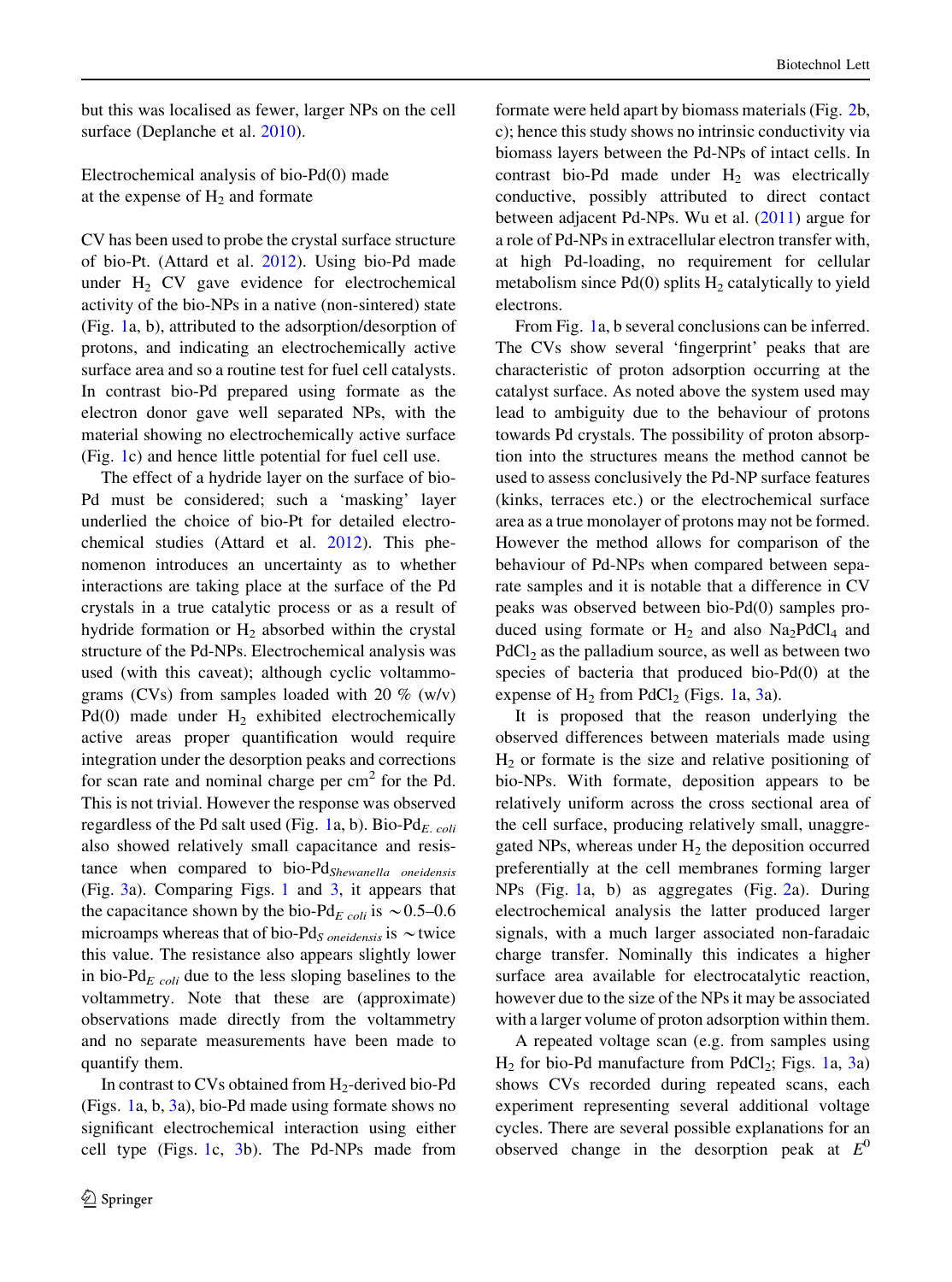<span id="page-6-0"></span>

Fig. 3 Cyclic voltammograms of cell preparations of bio-Pd on S. *oneidensis* made from PdCl<sub>2</sub> at the expense of H<sub>2</sub> (a) and formate (b) as described for E. coli

0.05–0.2 V seen in Fig. [1](#page-4-0)a. It is possible that poisoning of the catalyst surface occurred via impurities in the electrolyte or compounds associated with the bacterial surface (note that such changes were also seen when experiments were repeated using different commercial sources of perchloric acid and alternative sources of distilled water). Other studies have confirmed using bio-Pt that even material 'cleaned' using NaOH contains a component of residual cellular material which, when removed via further chemical cleaning and then electrochemical removal of the final residua, leads to unmasking of various additional features in the CV from which information about the actual crystal surface can then be obtained (Attard et al. 2012). A similar analysis is not possible using bio-Pd due to the masking effect of the  $H_2$  chemistry at the catalyst surface (above). However, it could be hypothesised through analysis of the CVs that a 110 crystal surface, which initially produces the largest charge transfer, becomes poisoned and that the 100 surface increases in dominance. This may be enhanced by the 100 surface being electrochemically 'cleaned'; such progressive cleaning results in loss of electrochemical resolution due to nanoparticle aggregation (Attard et al. 2012).

Yong et al. [\(2007](#page-7-0)) noted little activity of bio-Pt or bio-Pd per se as an oxidation catalyst in a PEM-FC anode and that sintering was required to carbonise the material in order to confer conductivity. In contrast the present study suggests that the biomass residua may, in

fact, be electrically conductive given sufficient charge accumulation to overcome the ohmic resistance.

Acknowledgments JC was in receipt of an EPSRC studentship via the EPSRC Doctoral Training Centre  $H<sub>2</sub>$ , Fuel Cells and Their Applications' This work was supported by EPSRC Grant No EP/H029567/1.

Open Access This article is distributed under the terms of the Creative Commons Attribution 4.0 International License ([http://](http://creativecommons.org/licenses/by/4.0/) [creativecommons.org/licenses/by/4.0/\)](http://creativecommons.org/licenses/by/4.0/), which permits unrestricted use, distribution, and reproduction in any medium, provided you give appropriate credit to the original author(s) and the source, provide a link to the Creative Commons license, and indicate if changes were made.

#### References

- Attard GA, Casadesus M, Macaskie LE, Deplanche K (2012) Biosynthesis of platinum nanoparticles by E. coli MC4100: can such nanoparticles exhibit enantioselectivity? Langmuir 28:5267–5274
- De Windt W, Aelterman P, Verstraete W (2005) Bioreductive deposition of palladium (0) nanoparticles on Shewanella oneidensis with catalytic activity towards reductive dechlorination of polychlorinated biphenyls. Environ Microbiol 7:314–325
- De Windt W, Boon N, Van der Bulckes J et al (2006) Biological control of the size and reactivity of catalytic Pd(0) produced by Shewanella oneidensis Antonie Van Leeuwenhoek Int J Gen. Mol Microbiol 90:377–389
- Deplanche K, Caldelari I, Mikheenko IP et al (2010) Involvement of hydrogenases in the formation of highly catalytic Pd(0) nanoparticles by bioreduction of Pd(II) using